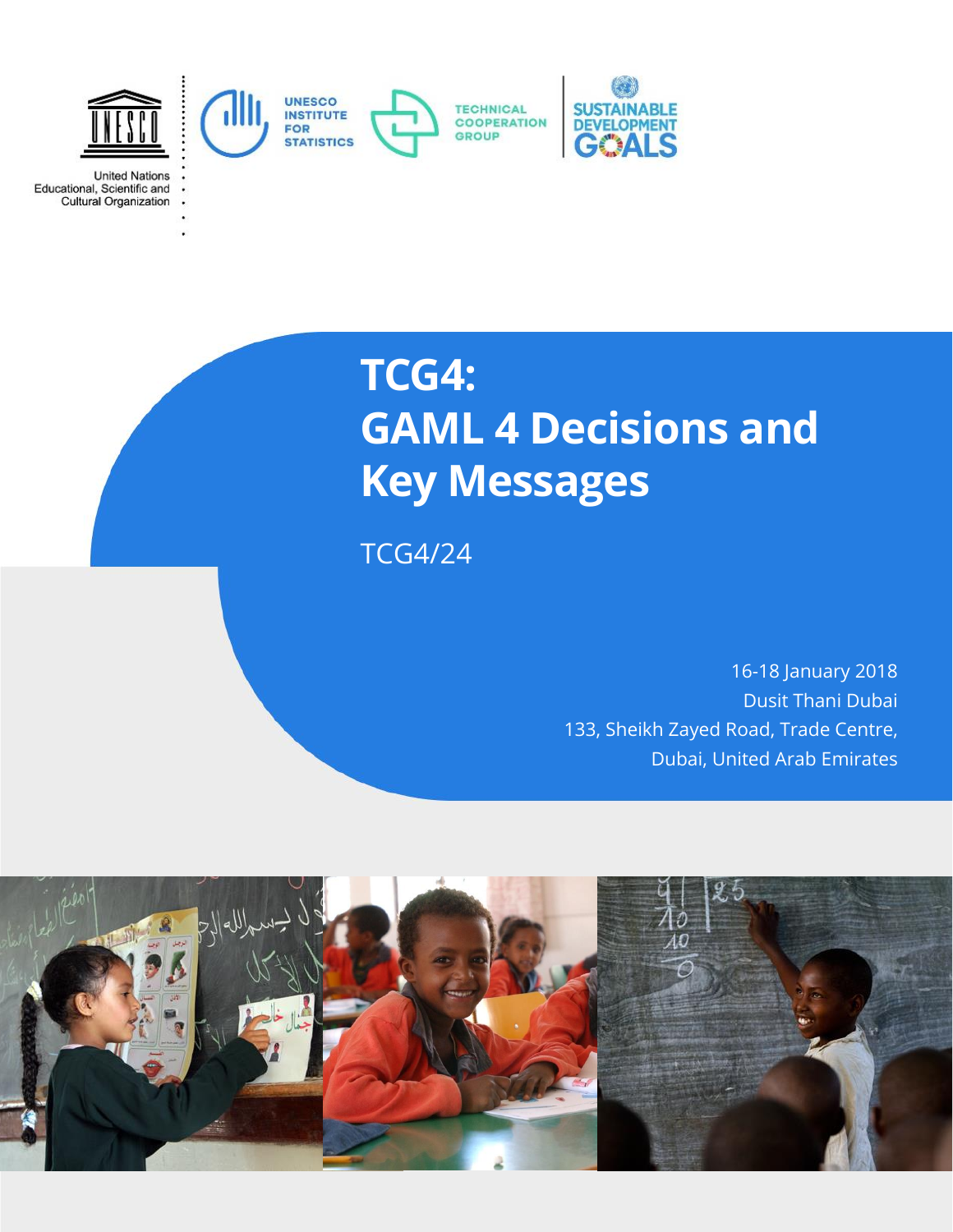

 $\overline{1}$ 

### **Decision 1: GAML and GAML related activities**

The GAML Plenary,

- *GAML 2017 Progress Report (GAML4/1)*
- *GAML Strategic Planning Committee Terms of Reference (GAML4/REF/1)*
- *Priority areas for GAML governance, communications and direction setting (GAML4/REF/2)*
- *Communications and Stakeholder Engagement Guide (GAML4/REF/3)*
- *GAML Overview and glossary (GAML4/REF/4);*
- 1. *Greeted* the attendants and expressed its appreciation to the OEI, UIS, and Ministry of Education, Culture and Sports of Spain;
- 2. *Welcomed and thanked* UIS' technical partners for their efforts and hard work throughout the past months;
- 3. *Thanked* the chair of the Strategic Planning Committee, David Coleman, for his guidance and advice throughout the process and extended gratitude to the SPC members;
- 4. *Welcomed* the report prepared by the Secretariat on the 2017 progress of the GAML activities*;*
- 5. *Expressed its gratitude* to the Member States participating in the meeting and appreciated their valuable input;
- 6. *Agreed in principle* on the revised terms of reference of the Strategic Planning Committee (SPC);and
- 7. *Agreed as a practical starting point* with the proposed GAML priorities in organization and communication, as reflected in GAML4/REF/2, subject to future amendments as needed*.*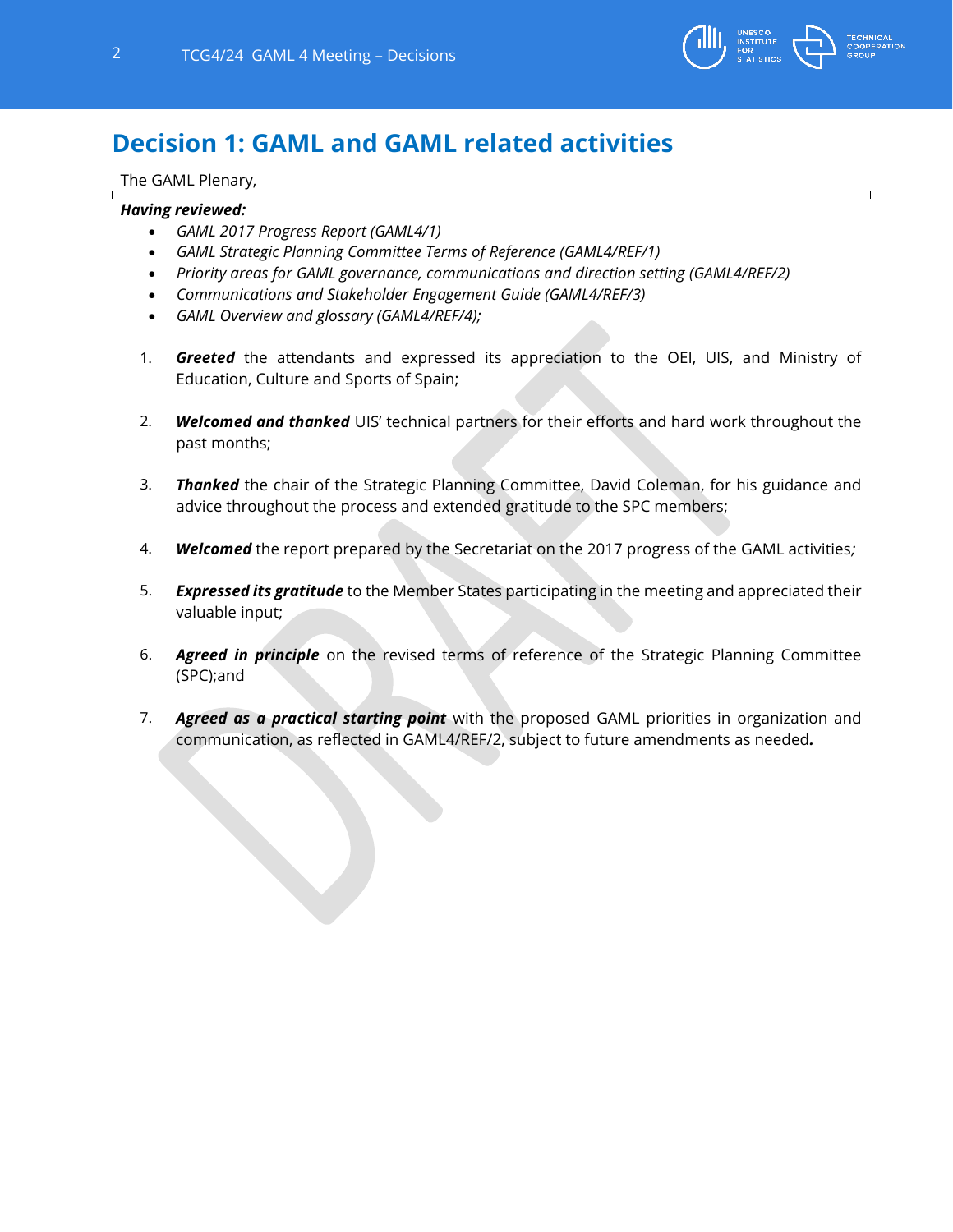

### **Decision 2: UIS Work on Funding Learning Assessment**

The GAML Plenary,

- *Investment case for expanding coverage and comparability for Global Indicator 4.1.1 (GAML4/8)*
- *Questionnaire of cross-national assessment (country participation, agencies, supporting institutions) (GAML4/REF/5)*
- *UIS Fact sheet: More than one-half of children and adolescents are not learning worldwide (GAML4/REF/6)*
- *UIS Information paper: Counting the number of children not learning (GAML4/REF/7);*
- 1. *Welcomed* the Global Partnership for Education (GPE), and acknowledged the 2017 Survey of Cross National Assessments as a joint endeavor between UIS and GPE;
- 2. *Welcomed* the International Association for the Evaluation of Educational Achievement (IEA) and supported the outcomes of the Expert Meeting held in Hamburg, in September 2017;
- 3. *Agreed* that the case for investment in education has been well made in the context of the Sustainable Development agenda, the ongoing GPE replenishment campaign and potential prioritization of learning assessment as a thematic area of the Education Commission;
- 4. *Acknowledged* that the case for investing in data for SDG 4 monitoring, including the monitoring of learning and the associated aspects, such as increasing coverage of existing assessments and capacity building for implementing surveys and making effective use of the data, needs to be reinvigorated with a view to reversing the current underfunding;
- 5. *Recognized* that in light of the rapid growth of international and regional large scale assessments and national assessments in the last two decades, all countries have many opportunities to benefit from participating in a variety of existing large scale assessments that are being used to monitor SDG 4, as well as contribute to capacity building and the strengthening of national assessments. However, inadequate financing (to participate and to have access to technical assistance/training) remains a significant hurdle to participation in cross-national large scale assessments for many middle income and low income countries and if additional resources (domestic and external) are not mobilised quickly for this purpose opportunities for advancing the monitoring of learning will be lost;
- 6. *Acknowledged* the needs of countries, especially developing countries, for continued statistical capacity building and technical assistance for the implementation of learning assessments.
- 7. *Recognized* the work done by UIS in developing the methodology of Children Not Learning estimates and acknowledged the effort in the production of the information paper; and
- 8. **Expressed its appreciation** of the anchoring methodology developed by Nadir Altinok, and acknowledged the importance of globally comparable data for the proportion of students reaching the Minimum Proficiency Level (MPL) in reading and mathematics.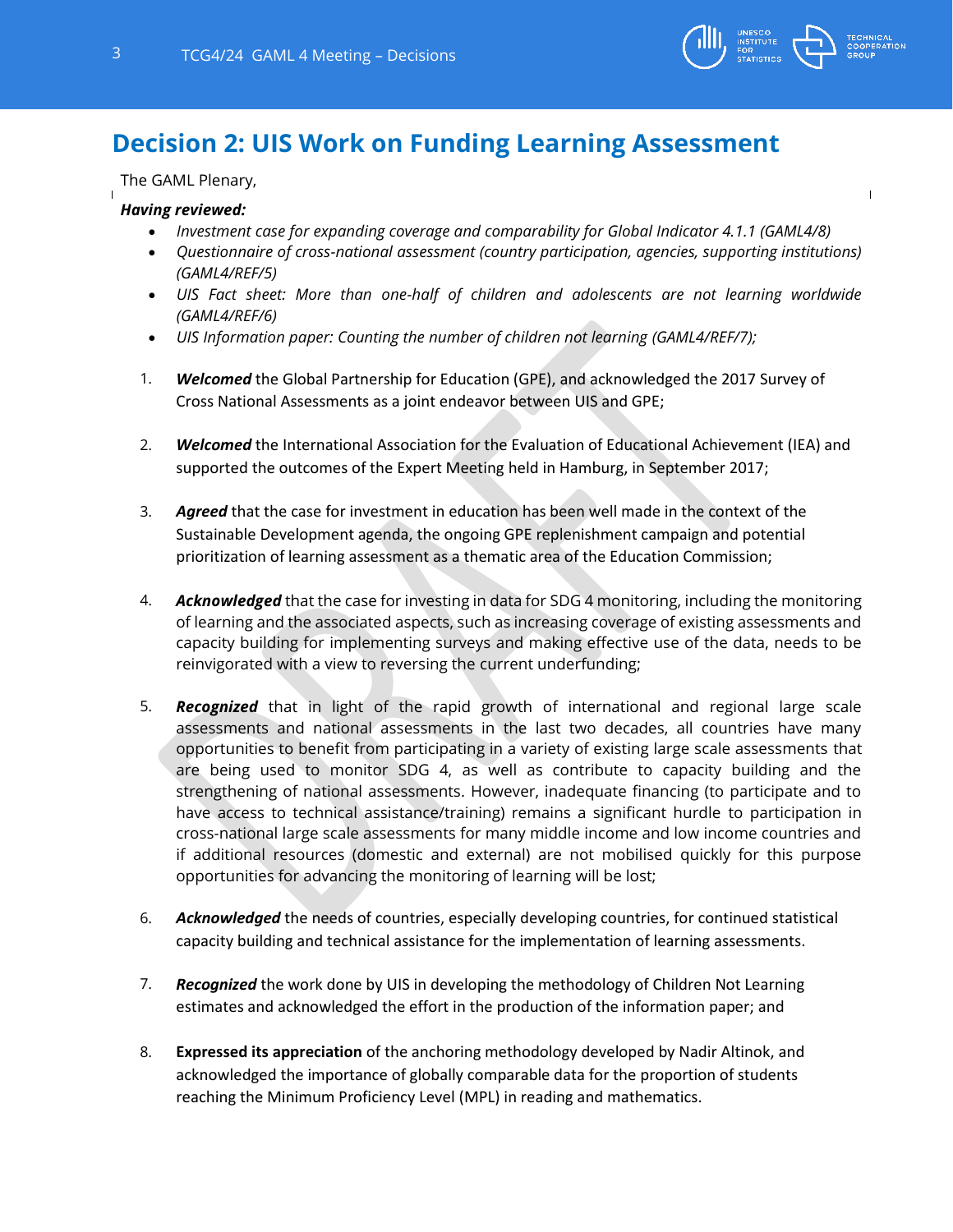

### **Decision 3: Measurement strategy proposal – Task Force 4.1**

The GAML Plenary,

- *SDG 4 reporting: UIS global framework contents for reference (GAML4/2)*
- *SDG 4 reporting: Defining benchmarks and proficiency levels in the UIS Reporting Scale (GAML4/3)*
- *SDG 4 reporting: Linking to the UIS Reporting Scale through social moderation (GAML4/4)*
- *SDG 4 reporting: Data alignment (GAML4/5)*
- *SDG4 reporting : Proposal of a Protocol for reporting Indicator 4.1.1 (GAML4/6);*
- *SDG 4 reporting: Indicator 4.1.1 development process summary (GAML4/7)*
- *Investment case for expanding coverage and comparability for Global Indicator 4.1.1 (GAML4/8)*
- *Cross-national Assessments Technical Meeting (September 2017, Hamburg): Summary (GAML/9)*
- *Data Alignment for SDG 4 reporting – Concept Note (GAMl4/10)*
- *TF 4.1 2018 work plan proposal (GAML4/11)*
- *Constructing UIS Proficiency Scales and Linking to Assessments to Support SDG Indicator 4.1.1 Reporting (GAML4/REF/8)*
- *Monitoring Progress towards SDG4.1: Initial Analysis of National Assessment Frameworks for Mathematics (GAMl4/REF/9)*
- 1. *Appreciated* the report of the Secretariat and the chair of the Task Force, and supported the outcome of the Expert Meeting held in Hamburg in September 2017;
- 2. *Agreed generally* with the strategies and projects, especially regarding the global framework for reference;
- 3. *Supported* the proposed priorities of the work of the Task Force, requesting the members to complete the plan for 2018 with the focus on increased political support at the national and international levels through enhanced country involvement;
- 4. *Acknowledged* the work of the chair, Ms Marguerite Clarke, and members of the Task Force in creating a sub-group for the early grades (indicator 4.1.1.a) and recommended that:
	- i. The GAML Secretariat/UIS should convene a group of reading and mathematics content experts, developmental psychologists, assessment experts, and others who can bring the latest research, evidence, and data to bear on the drafting of a longer-term measurement strategy for Indicator 4.1.1a. This group of experts should be diverse in terms of regions, languages, and scripts. They should help the GAML Secretariat/UIS clarify whether certain purposes and uses for early grades assessment data are better than others (e.g., formative versus diagnostic versus summative) and then use this information to shape the kinds of approaches they recommend for reporting against Indicator 4.1.1a; and
	- ii Countries should be brought into the discussions on Indicator 4.1.1a in order to ensure that the proposed measurement approaches are sufficiently adaptive and responsive to their contexts. It's unclear, however, whether GAML should be the context in which these consultations take place.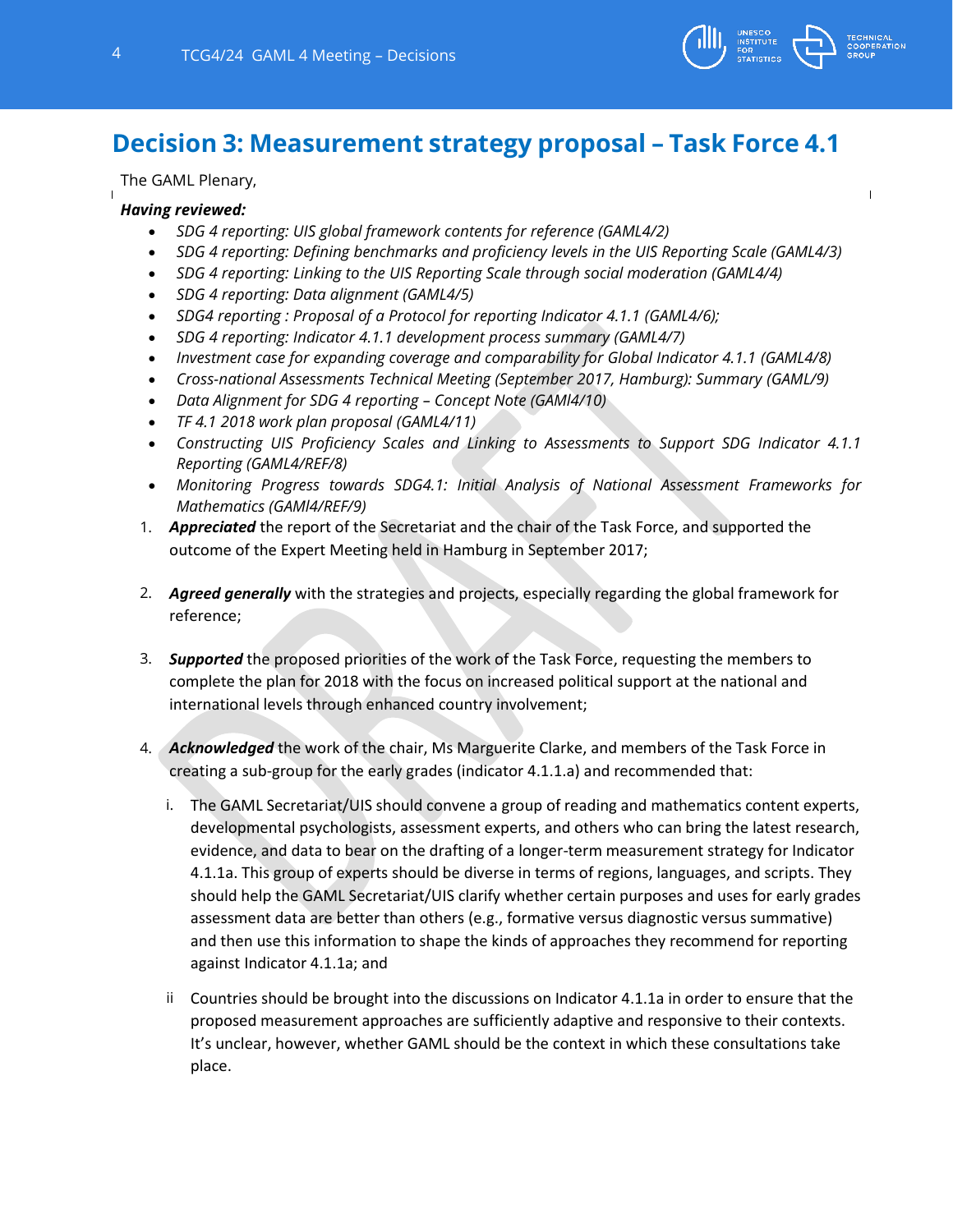

5. *Recognized* the work of the Secretariat in the development of the *Code of Practice for developing a learning assessment*, and emphasized the importance of this guide as a capacity development tool for countries.

### **Decision 4: Measurement strategy proposal and work plan – Task Force 4.2**

The GAML Plenary,

- *Measurement/reporting strategy for SDG Indicator 4.2.1 (proposal by GAML TF 4.2) (GAML4/12)*
- *TF 4.2 Action plan: Examining developmental milestones within and across countries (GAML4/13)*
- *Key question on the domains of measurement for SDG 4.2.1 (GAML4/REF/12)*
- *SDG 4.2.1: Connecting early learning to the UIS reporting scales (GAML4/REF/13)*
- *Measurement options for development of SDG indicator 4.2.1 (GAML4/REF/14);*
- 1. *Congratulated* the Task Force chair, Ms Baela Jamil, and members on the progress they have done and welcomed their measurement strategy and action plan, and supported the outcomes of the Expert Meeting held in Washington D.C. in October 2017;
- 2. *Acknowledged* the UNICEF, being the custodian agency for indicator 4.2.1 and expressed its appreciation the IAEG-ECD working group;
- 3. *Emphasized* that national ownership is key to achieving sustainable development, hence the importance of alignment with national standards and consistency with each country's own purposes and initiatives;
- 4. *Encouraged* the complementarity in the work of the IAEG-ECD and GAML Task Force 4.2, and recognized the importance of the advisory role the Task Force assumes;
- 5. *Agreed in principle* with the long term holistic approach to measure indicator 4.2.1 that is, a measure that encompasses all three domains: health, learning, and psychosocial well-being;
- 6. *Stressed* that the implementation of the reporting framework will present a challenge in many countries, and that appropriate efforts to strengthen national statistical capacities will need to be made, emphasizing the coordination in the work of GAML and the IAEG-ECD in the process;
- 7. *Noted* the interim measurement strategy proposal set out for indicator 4.2.1, and emphasized that its development ensures the inclusion of the maximum number of countries reporting to the indicator
- 8. *Noted* that although the holistic view and aim should prevail for the long term, the use of an interim strategy to report for each domain separately will maximize the use of information; and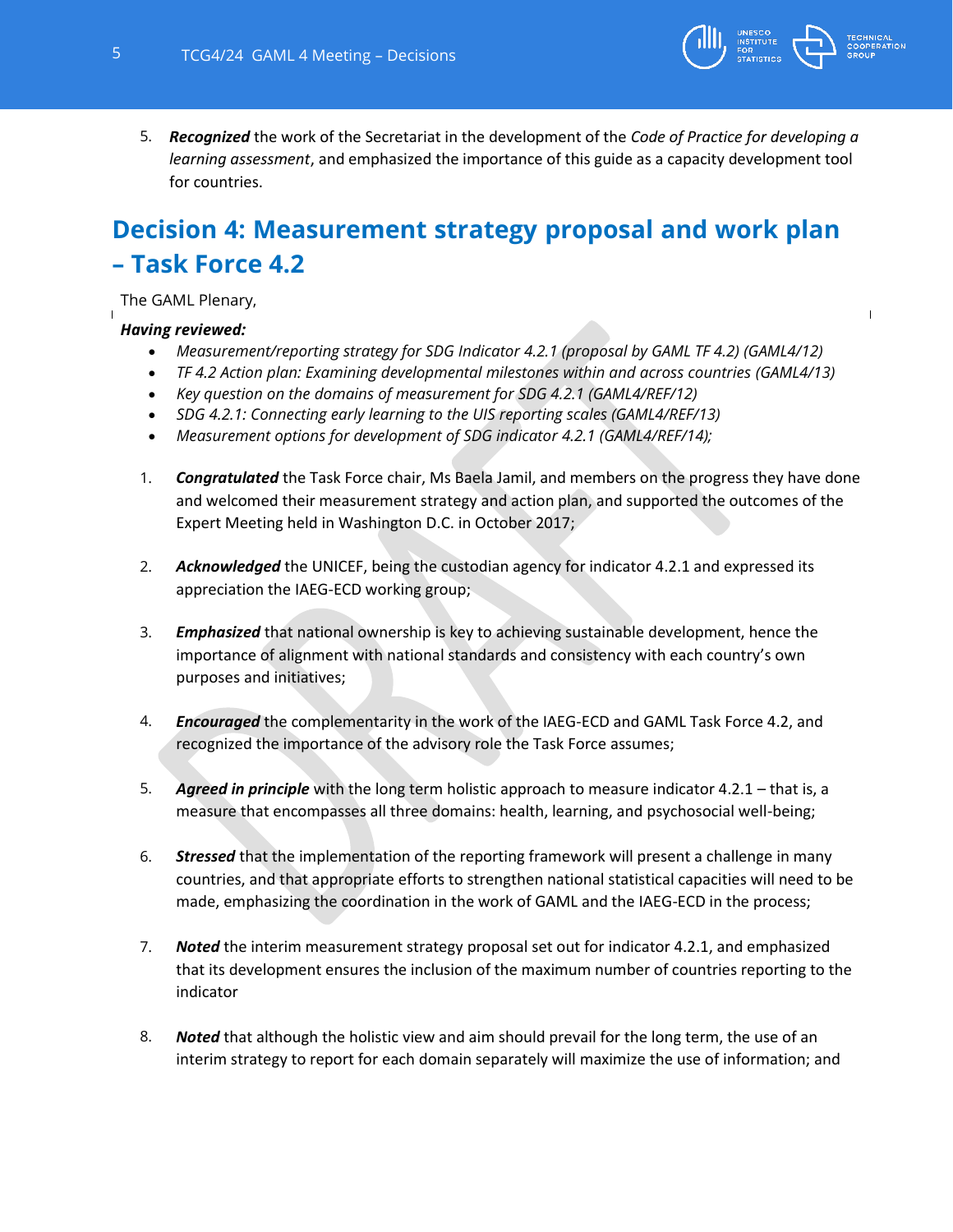

9. *Reconfirmed* the importance of global comparability and the provision of items and definitions that would allow a country to determine its comparability with a certain degree of accuracy.

# **Decision 5: Measurement strategy proposals and work plans – Task Force 4.4**

#### The GAML Plenary,

- *Measurement strategy and action plan for SDG Target 4.4 (proposal by GAML TF 4.4) (GAML4/14)*
- 1. *Congratulated* the Task Force 4.4 chair, namely, Mr Manos Antoninis as well as the Task Force members on the progress they have done and welcomed their measurement strategy and action plan;
- 2. *Recognized* the support of the Secretariat, especially in inviting Member States to join the Task Force, and noted the importance of country representation;
- 3. *Noted* the importance and the difficulties in arriving at a globally agreed definition of digital literacy skills, and hence acknowledged the effort of UIS in commissioning a Global Competency Framework of Reference on digital literacy skills; and
- 4. *Acknowledged* the work program for Task Force 4.4 and supports the proposed work plan recommended by the Task Force.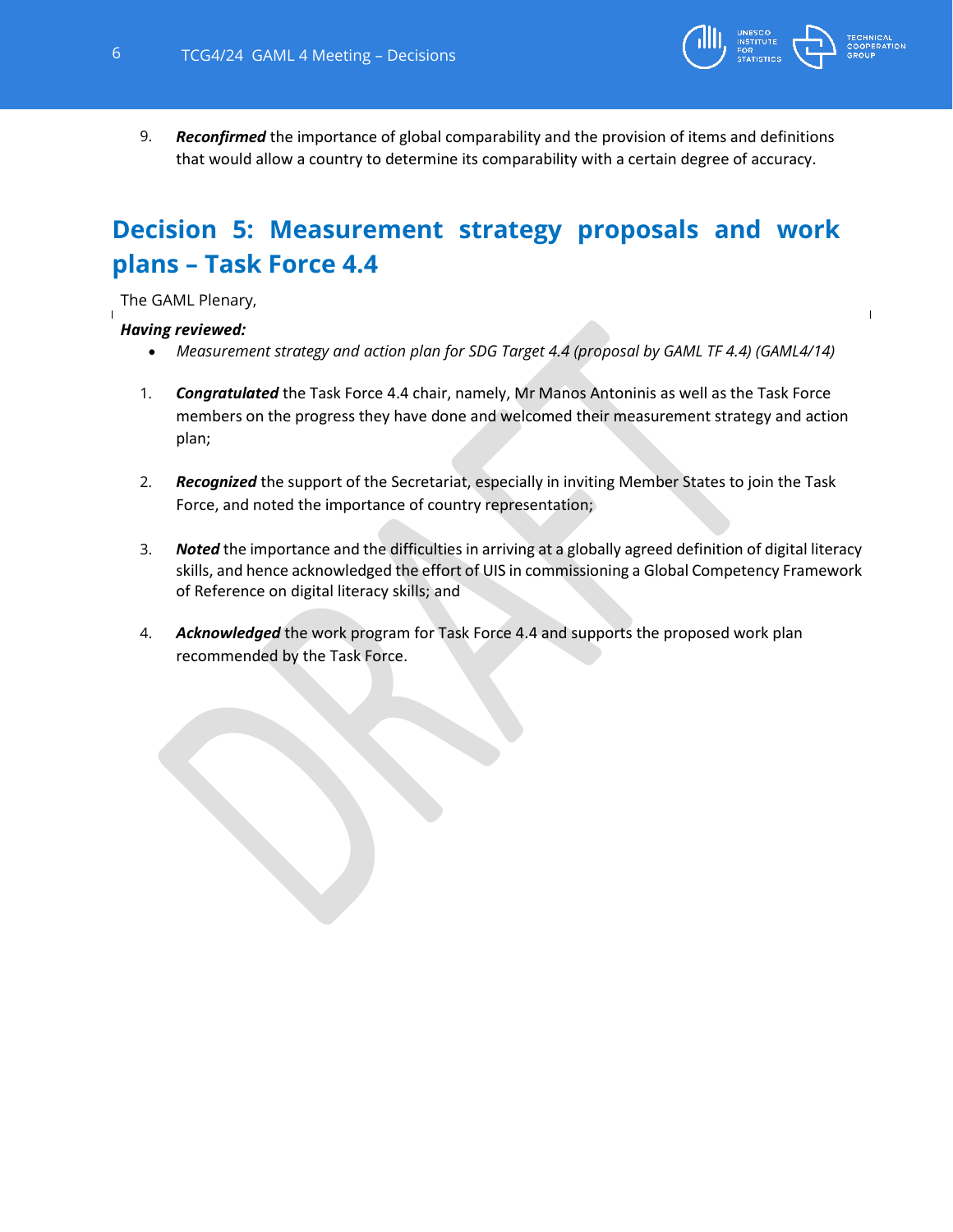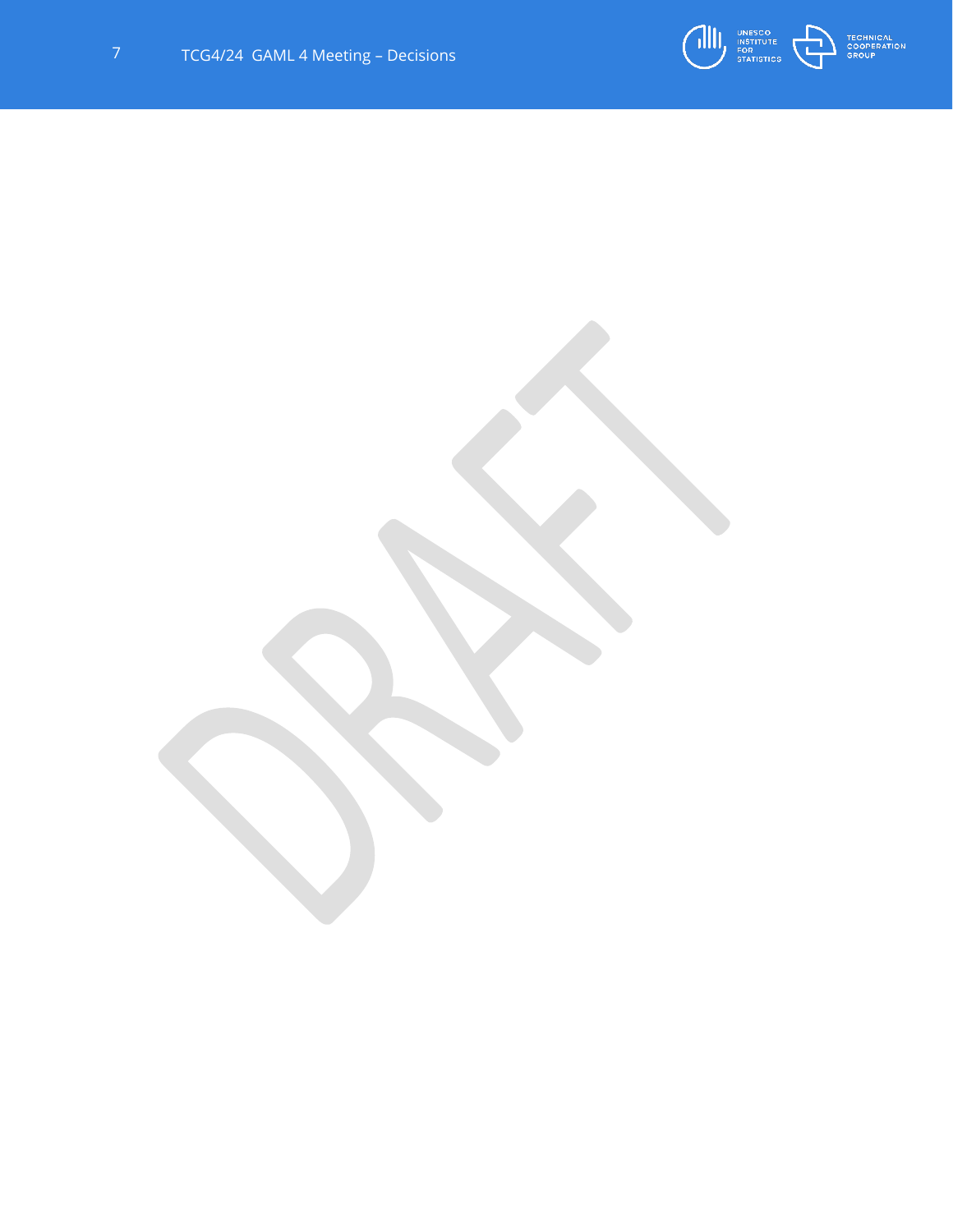

 $\overline{1}$ 

# **Decision 6: Measurement strategy proposals and work plans – Task Force 4.6**

The GAML Plenary,

- *Measurement strategy and action plan for SDG Target 4.6 (proposal by GAML TF 4.6: OECD) (GAML4/15)*
- *Measurement strategy and action plan for SDG Target 4.6 (proposal by GAML TF 4.6:UIL) (GAML4/16)*
- *Functional literacy and numeracy: Definitions and options for measurement for the SDG Target 4.6 (GAML4/REF/15)*
- *LAMP international report (GAML4/REF/16) with special reference to measurement in the low end of the skills distribution;*
- *Expert meeting (4.6.1) draft summary (GAML4/REF/22)*
- 1. *Congratulated* the Task Force chair and co-chair, namely, Mr William Thorn and Ms Rakhat Zholdoshalieva, as well as the Task Force members on the progress they have done and welcomed their measurement strategies and action plans, and supported the outcome of the Expert Meeting held in Paris in November 2017;
- 2. *Acknowledged* the work program for Task Force 4.6 and supported the possible projects recommended by the Task Force chair;
- 3. *Emphasized* the importance of having concrete views and the need to involve countries in the discussion to know more about their perspective and priorities;
- 4. *Expressed* its gratitude to the UIS for commissioning research studies such as the classification of inventory of literacy definitions provided by Scott Murray; and
- 5. *Invited* the Task Force to consider the elaboration of a module of a global public good.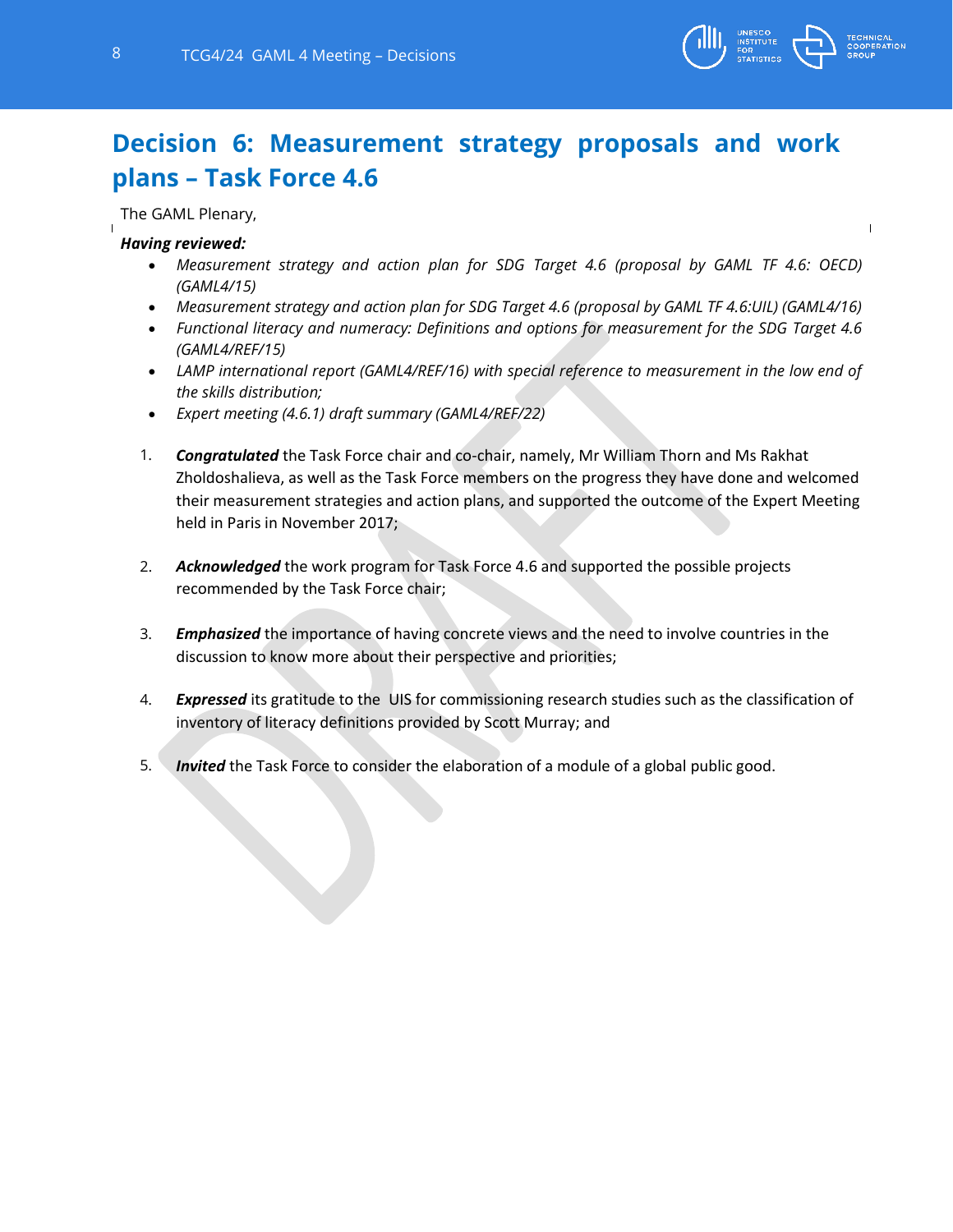

# **Decision 7: Measurement strategy proposals and work plans – Task Force 4.7**

The GAML Plenary,

- *Measurement strategy and action plan for SDG Target 4.7 (proposal by GAML TF 4.7) (GAML4/17)*
- 1. *Congratulated* the Task Force chair and co-chair, namely, Mr Alexander Leicht, Dr Ximena Dueñas, and Ms Hoda Jaberian, as well as the Task Force members on the progress they have done and welcomed their measurement strategy and action plan.
- 2. *Emphasized* the importance of having concrete views;
- 3. *Acknowledged* the work program for Task Force 4.7 and noted the key challenges laid out by the Task Force members.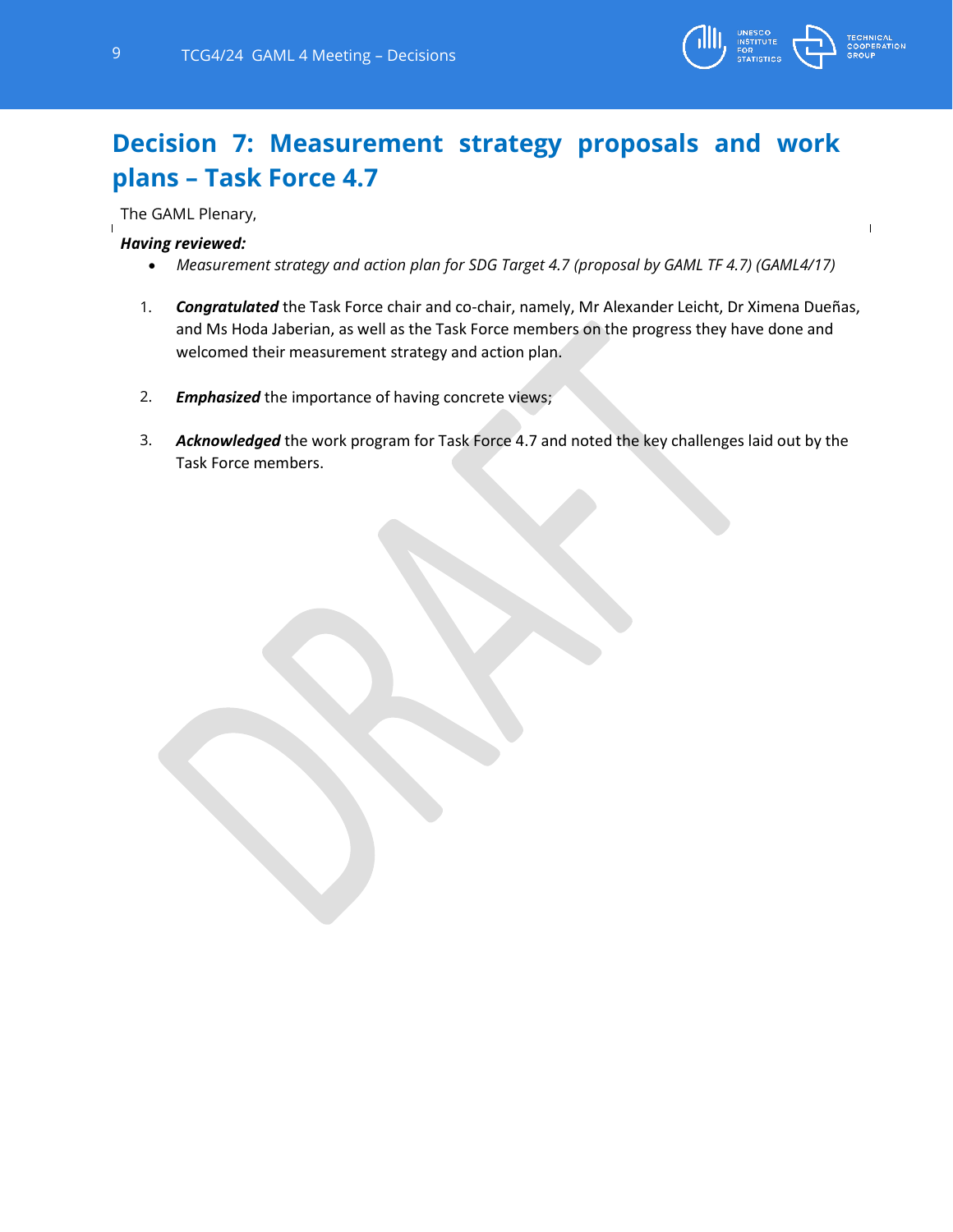

## **Decision 8: Interim reporting strategy**

The GAML Plenary,

- *Framework for interim reporting (proposal by the Secretariat);*
- 1. *Welcomed* the framework for interim reporting proposed by the Secretariat and the concrete guidelines proposed;
- 2. *Agreed* with the approach taken in the interim reporting framework which is to take advantage of existing efforts and building on top of that keeping as focus the long term view and the need to have these criteria as a beacon light
- 3. *Agreed with* the defining principles for reporting laid out by the Secretariat, and coincided with the pragmatic approach taken in that respect;
- 4. *Recognized* that an interim strategy promotes the highest level of participation and reporting by prioritizing a fit-for-purpose approach with an intensive use of annotation.
- 5. *Highlighted* that the focus would be to take all efforts, regardless of whether they meet these criteria, and report those using annotations for those that do not meet all the criteria.
	- o Non-ideal measures would be accepted;
	- o Report data with annotations;
	- o National non comparable data would be reported;
	- o National benchmarks likewise are to be utilized; and
	- $\circ$  Solutions will be worked out with governments.
- 6. *Specified* that data gaps are going to be filled with available data, provided the following are given to judge alignment:
	- o Data on the indicator; and
	- o Information about procedural decisions.
- 7. *Acknowledged* the need to identify if further methodological work and data collection tools are required, encouraged the use of resources in that direction, and supported UIS' role in that respect;
- 8. *Acknowledged* the UIS' detailed proposal about alternative reporting options for indicator 4.1.1 and the protocol for reporting, and recognized the concordance proposal mentioned;
- 9. *Advised* to weigh on the risks of non-comparability embedded in interim reporting;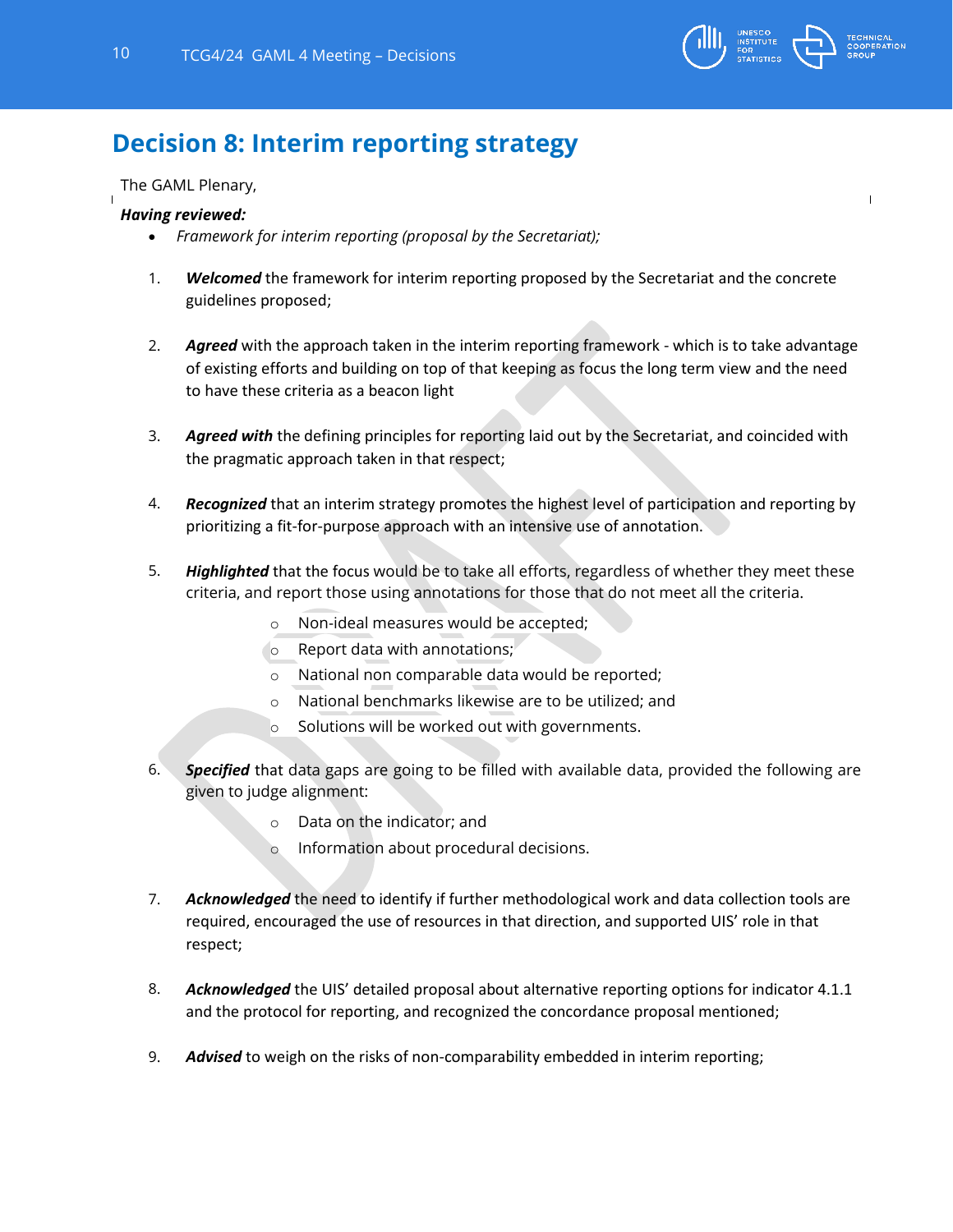

- 10. *Agreed* on the UIS implementing the protocol for reporting on indicator 4.1.1 and to complement the protocol with a quick guide to countries explaining and simplifying how reporting will work;
- 11. *Advised* the departure from a long-term view regarding indicator 4.2.1 by describing the learning domain and its ties to other domains;
- 12. *Encouraged* the definition of long-term criteria for indicator 4.4.2 that will act as guidance and allow footnoting and interim reporting;
- 13. *Advised* UIS to finalize the protocol for reporting indicator 4.6.1 based on the General Framework;
- 14. *Encouraged* the definition of long-term criteria for indicators 4.7.4 and 4.7.5 that will act as guidance and allow footnoting and interim reporting;
- 15. *Encouraged* UIS to implement the criteria laid out in the framework for all indicators as soon as possible starting with year 2018; and
- 16. *Emphasized* maximum participation from countries as one of the main objectives of the interim strategy, and urged further work to be carried out with this priority in mind.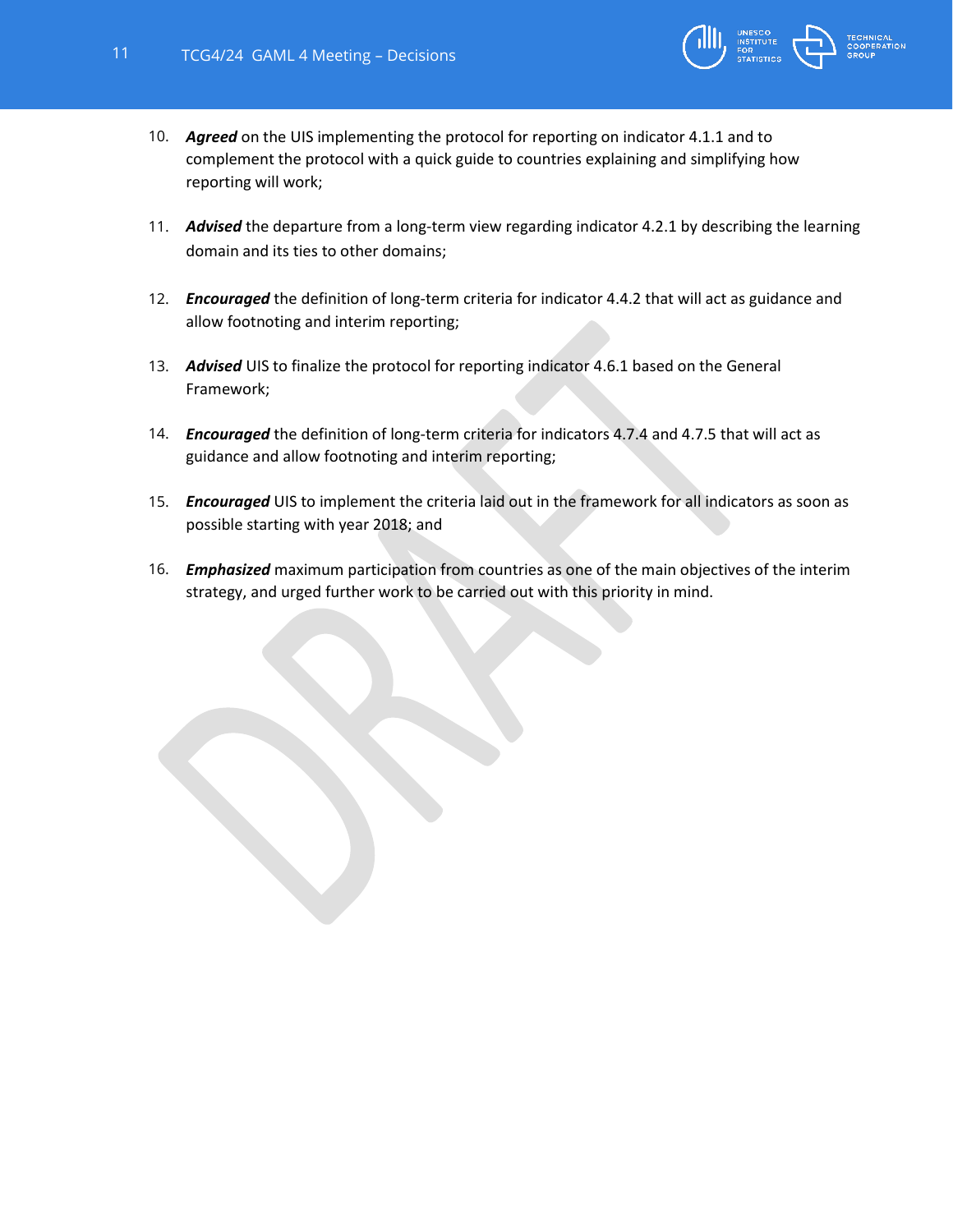

# **Decision 9: Ways forward**

The GAML Plenary,

- *SDG 4 monitoring: Framework development);*
- 1. *Welcomed* the actions plans laid out by the Task Force chairs and the Secretariat;
- 2. *Approved* the measurement strategies and acknowledged the conceptual, methodological, and reporting frameworks laid out in them;
- 3. A*greed* on the approach of building on existing work and approved the idea of conceptual alignment;
- 4. *Congratulate*d UIS and partners on the effort for running global consultations for validating the frameworks;
- 5. E*ncouraged* more effort over the course of the coming months in agreeing on the global framework for reference and proficiency level descriptors;
- 6. *Agreed* that the compilation and collection of the learning outcomes indicators will be based to the greatest extent possible on comparable and standardized national official statistics, provided by countries;
- 7. *Stressed* that the implementation of the reporting frameworks will present a challenge in many countries and that appropriate efforts to strengthen national statistical capacities will need to be made; and
- 8. *Acknowledged* the UIS effort in the development and implementation of the Catalogue of Learning Assessments.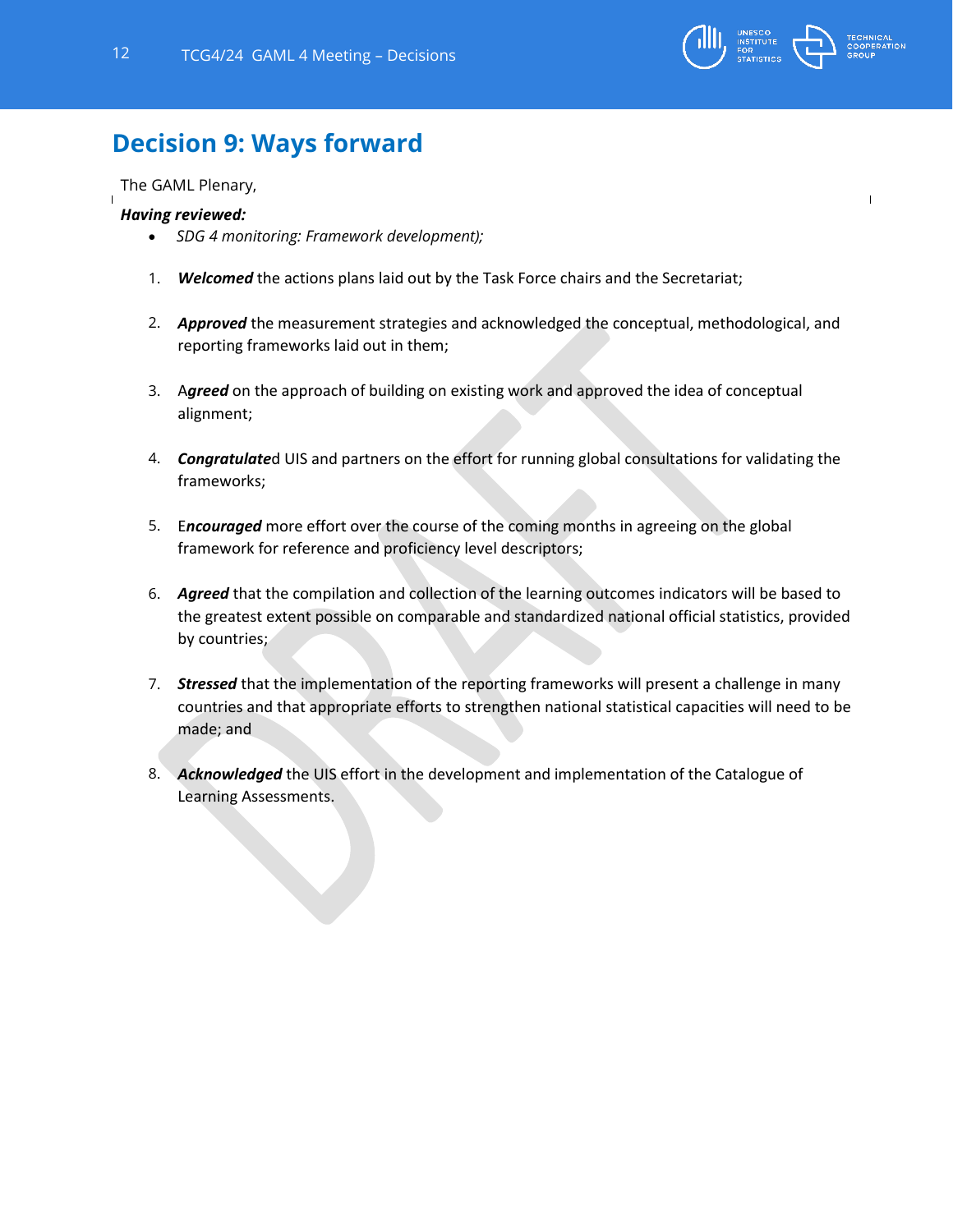

 $\mathbf{l}$ 

### **Decision 10: Key messages**

The GAML Plenary,

*Agreed* on the following key messages*:*

- 1. **For the TCG** to incorporate the costs of building on what exists in respect of national learning assessments and expanding coverage of cross-national assessments in its investment case for SDG 4 monitoring and to emphasise the role of cross-national assessments in capacity building and the bench-marking and strengthening of national assessment systems (US\$ 250 million every four years);
- 2. **For the Education 2030 Steering Committee** to adopt the TCG investment case for SDG 4 monitoring. If the GPE Board endorses learning assessment (and data) as priority thematic areas for the KIX platform, the case could be further promoted at the GPE Replenishment Conference on 2 February 2018. Funds could potentially be mobilized for the purpose of developing country capacity to build and sustain strong learning assessment systems, supporting regional assessment programs, linking regional and international benchmarks and developing tools to ensure data quality according to minimum standards and to support alignment under the auspices of GAML;
- 3. **For the Education 2030 Steering Committee** to encourage country's ownership of learning assessment and data more broadly, such as through partnership and inclusiveness at the national level, alignment with policy priorities and long term coordination of ongoing activities and to support country prioritisation of indicators according to context and national policy priorities;
- 4. **For the GPE** to consider as input the TCG/SC investment case for SDG 4 monitoring in its planning following the replenishment conference, and to support work in this domain at the national, regional and global levels, *pending decision on its board*; and
- 5. **For GAML and TCG** to prepare guidelines for national governments and development partners on how to ensure the SDG 4 monitoring indicators, especially the learning outcome indicators, are supported and funded in every national education plan and budget, every education loan and every education grant. These guidelines would serve a fundamental purpose that is twofold:
	- i. To align existing and new education strategies, loans, projects, technical assistance, training and funding to complement the investment in data collection taking a comprehensive capacity development approach that includes institutional strengthening for data analysis, data literacy to support evidence-based decisions; and
	- ii. To ensure the necessary funding of methodological development and innovation to strengthen the ability to build reliable, timely information and ensure the cost effectiveness of monitoring of learning outcomes, better coordination and the promotion of networking and peer learning mechanisms.